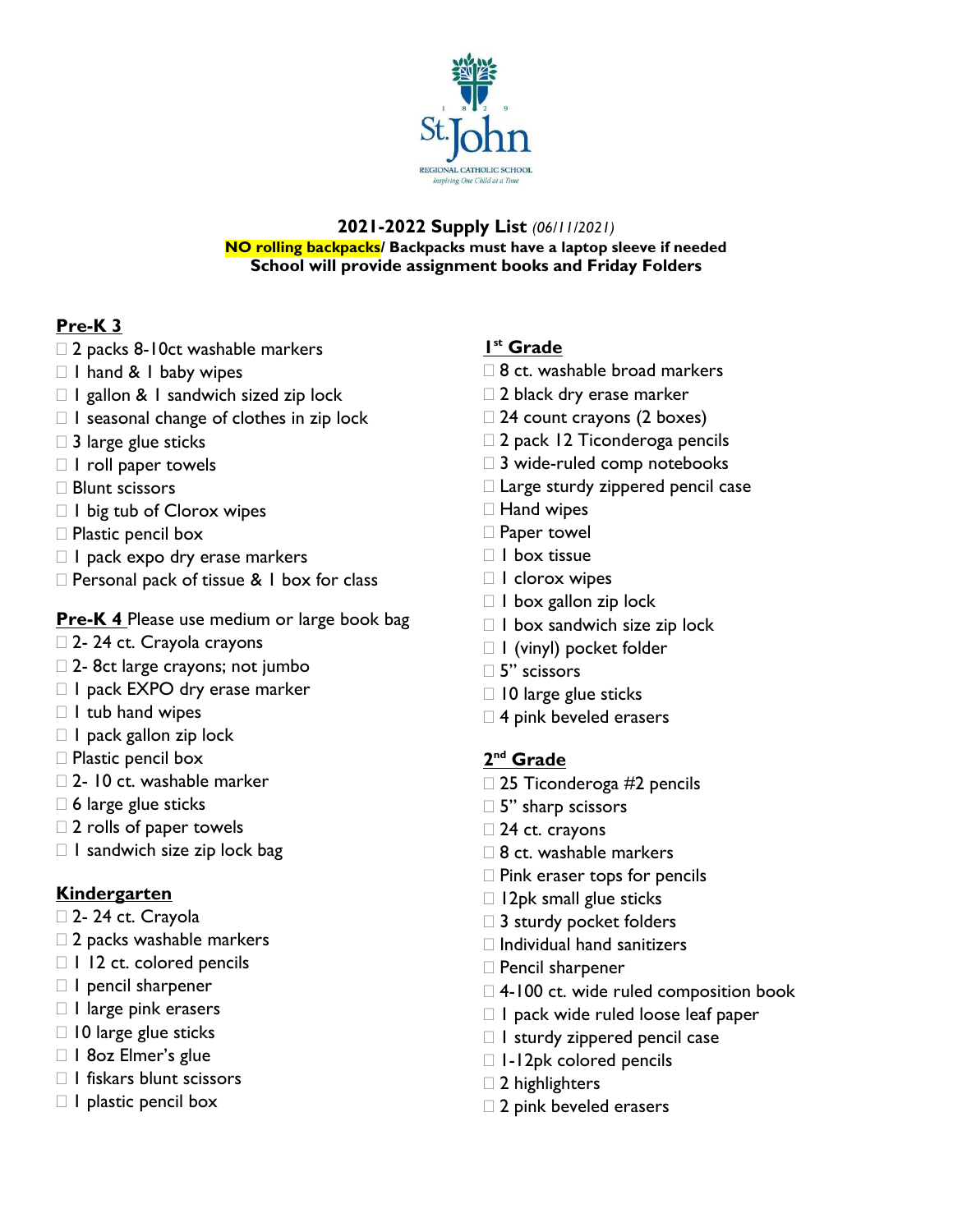- $\Box$  box tissues
- $\square$  2 red pens
- □ I clorox wipes
- $\Box$  I roll paper towel

## **3 rd Grade**

- □ I pink eraser
- I dry erase marker
- $\square$  5" sharp scissors
- $\Box$  I spiral notebook
- □ 5 plastic 2 pocket folders
- $\Box$  24 #2 pencils, sharpened (Ticonderoga or Dixon)
- $\Box$  I pack wide ruled loose leaf paper
- $\Box$  Sturdy zippered pencil case (8' x 10' size)
- $\square$  2 packs colored pencils
- $\Box$  4 100ct marble comp book
- 3 book sox (jumbo size)
- □ 2 boxes of tissues
- $\Box$  I tub Clorox/Lysol wipes
- Mechanical pencil
- □ I highlighter
- $\Box$  2 large glue sticks
- $\Box$  1box 16-24 crayons
- $\Box$  2 red pens

## **4 th Grade**

- □ 7 folders w/ 2 pockets
- $\Box$  3 Book Sox for hardcover text (jumbo size)
- $\Box$  Clear contact paper for cover workbooks  $\omega$  home
- $\Box$  I wide ruled spiral notebook
- $\square$  5 wide ruled marble composition book
- $\square$  2 large zippered pencil case (not pencil box)
- $\Box$  6 large glue sticks (labeled)
- □ 2 highlighter
- □ 4 pink erasers
- $\Box$  2 crayons 24 packs
- $\Box$  I black dry erase expo marker
- $\Box$  24 #2 sharpened pencils
- 2 handheld pencil sharpener
- $\Box$  2 pack colored pencils 8 or 10 count
- $\Box$  I pack lined index cards
- □ Personal packet tissue
- $\Box$  I big tub of Clorox wipes

#### **5 th & 6th Grade Supplies**

#### **These items in pencil case at all times:**

- $\Box$  5 sharpened #2 or 5 mechanical pencils
- $\Box$  3 colored ink pens (not black or red)
- □ 2 Glue sticks
- $\Box$  2 yellow highlighters
- $\square$  2 large beveled erasers
- $\Box$  7' sharp scissors
- $\Box$  I extra fine black sharpie
- □ Crayons
- Colored Pencils
- Pencil sharpener
- □ Thin markers
- □ Personal packet tissues
- Dry erase markers
- □ 5 Subject Notebook w/ Pocket dividers

#### **For student Use:**

- □ Paper towels
- $\Box$  1/2' binder with loose leaf paper
- □ I subject notebook
- 1 red notebook for LA (**5 th grade**)
- 1 red 3 subject notebook for LA (**6 th grade**)
- 1 marble composition notebook (**6 th grade**)
- □ 2 pocket red folders
- $\Box$  Blue folder w/ paper for Math
- Green folder w/ paper for Science
- □ I' binder w/ paper
- $\square$  2 jumbo red book soxs
- □ Yellow notebook for Religion
- $\Box$  12 #2 pencils (to be collected in class)

#### **7 th & 8th Grade General Supplies**

- $\Box$  I roll paper towel
- □ 3 glue sticks
- $\Box$  12' ruler w/ cm
- $\Box$  Scissors
- □ 4 black pen
- $\square$  2 different colors highlighters
- $\Box$  12 #2 pencils
- Colored pencils
- □ 2 pink erasers
- □ 4 med red pens
- $\Box$  Pencil case
- Washable broad markers
- $\Box$  I box of tissues
- $\Box$  I pocket folder for SS